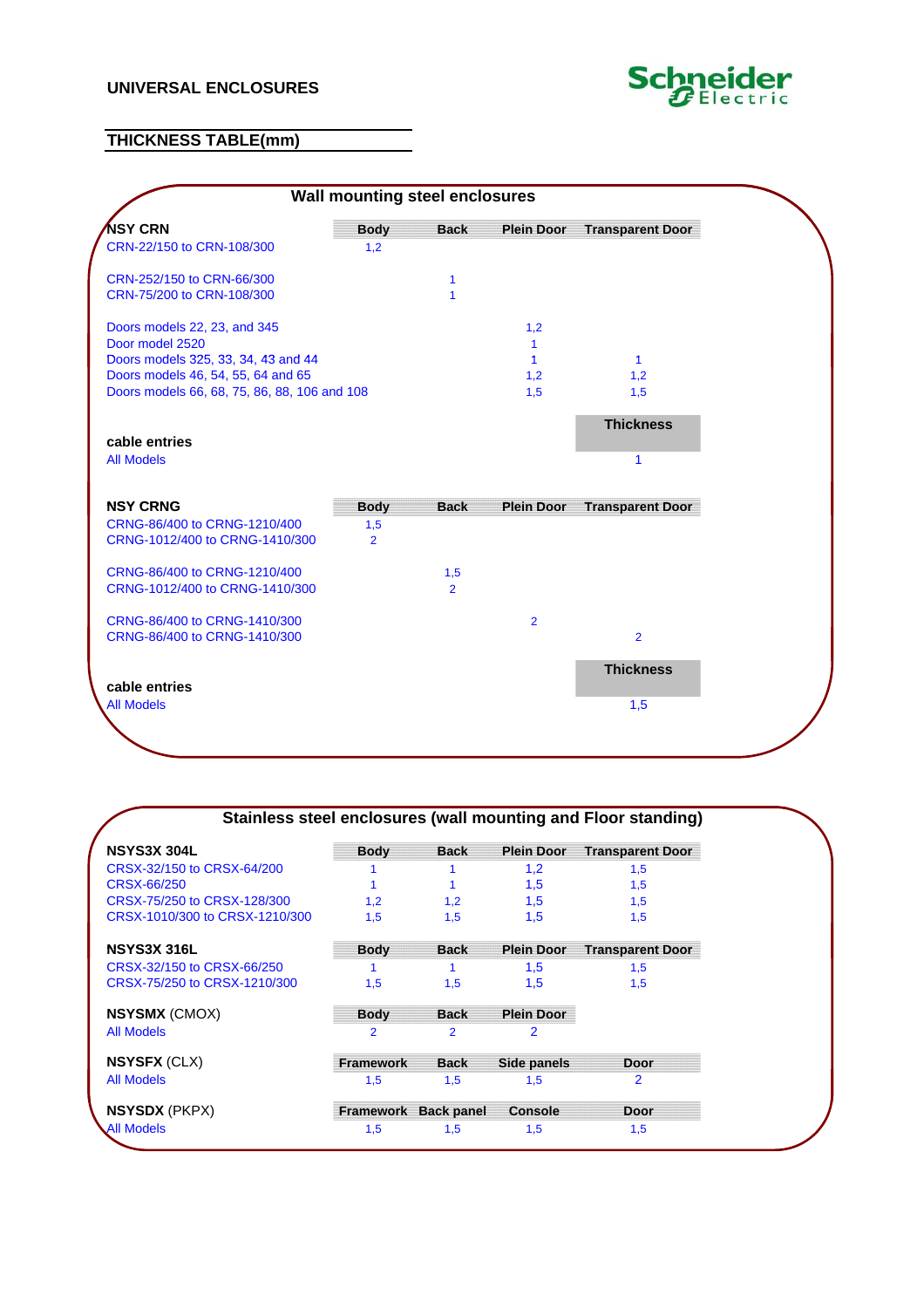|                          |                  | <b>Floor standing steel enclosures</b> |                   |                         |                         |
|--------------------------|------------------|----------------------------------------|-------------------|-------------------------|-------------------------|
| <b>NSYSM (CMO)</b>       | <b>Body</b>      | <b>Back</b>                            | <b>Plein Door</b> | <b>Transparent Door</b> |                         |
| <b>All Models</b>        | 1,5              | 1.37                                   | 1,8               | 1,8                     |                         |
| <b>NSYSMHF (CMO-CEM)</b> | <b>Body</b>      | <b>Back</b>                            | <b>Door</b>       |                         |                         |
| <b>All Models</b>        | 1,5              | 1,5                                    | 1,5               |                         |                         |
| <b>NSYSF (OLN)</b>       | Framework        | <b>Back</b>                            | Side panels       | <b>Door</b>             | <b>Transparent Door</b> |
| <b>All Models</b>        | 1,5              | 1,5                                    | 1,5               | 1,8                     | 1,8                     |
| <b>NSYSFHF (OLN-CEM)</b> | <b>Framework</b> | <b>Back</b>                            | Side panels       | <b>Door</b>             |                         |
| <b>All Models</b>        | 1,5              | 1.5                                    | 1,5               | 1,5                     |                         |
| <b>NSYSD</b> (PK / PKP)  |                  | Framework Back panel                   | Console           | <b>Door</b>             |                         |
| <b>All Models</b>        | 1,5              | 1,5                                    | 1,5               | 1,5                     |                         |

| <b>Accessories</b>                 |                  |
|------------------------------------|------------------|
|                                    | <b>Thickness</b> |
| Mounting plate WM                  |                  |
| NSYMM2520 to MM75                  | 1,8              |
| NSYMM86 to MM1410                  | 2,5              |
| <b>Plein mounting plate FS</b>     |                  |
| NSYMP (PMOL) up to 1000 mm. Width. | 2,5              |
| NSYMP (PMOL) 1200 mm Width to 1600 | 3                |
| Plinth, side panels and Front      |                  |
| NSYSPF3100 to NSYSPS12200          | 1,5              |
| Side panels SF                     |                  |
| NSY2SP124 to NSY2SP228             | 1,5              |
| <b>Rear panel SF</b>               |                  |
| NSYBP126 to NSYBP2212              | 1,5              |
| Doors SF / SM                      |                  |
| NSYSFD                             | 1,8              |
| Internal door SF / SM              |                  |
| NSYID166 to NSYID228               | 1,5              |
| Internal door WM                   |                  |
| NSYPIN43 to NSYPIN86               | 1,2              |
| NSYPIN108 to NSYPIN128             | 1,5              |
| <b>Partial mounting plate</b>      |                  |
| NSYSPMP2560 to NSYSPMP40160        | 2,5              |
| Canopy SF / SM                     |                  |
| NSYSC630 to NSYSC2460              | 1,5              |
| <b>Canopy WM</b>                   |                  |
| NSYTJ2015 to NSYTJ12040            | 1,5              |
|                                    |                  |
|                                    |                  |
|                                    |                  |
|                                    |                  |

| <b>NSYS3DEX</b><br><b>Plein Door</b><br><b>Back</b><br><b>Body</b><br>S3DEX-32/150 to S3DEX-44/200<br>S3DEX-54/200<br>1.2<br>S3DEX-64/250<br>1.2<br>1,2<br>1.2<br>S3DEX-66/250<br>1.15<br>1.15<br>1.2<br>S3DEX-75/250<br>1,2<br>1,2<br>1.2<br>S3DEX-86/250 to S3DEX-108/300<br>1.15<br>1.15<br>1.5 | Wall mounting steel enclosures |  |  |  |  |
|----------------------------------------------------------------------------------------------------------------------------------------------------------------------------------------------------------------------------------------------------------------------------------------------------|--------------------------------|--|--|--|--|
|                                                                                                                                                                                                                                                                                                    |                                |  |  |  |  |
|                                                                                                                                                                                                                                                                                                    |                                |  |  |  |  |
|                                                                                                                                                                                                                                                                                                    |                                |  |  |  |  |
|                                                                                                                                                                                                                                                                                                    |                                |  |  |  |  |
|                                                                                                                                                                                                                                                                                                    |                                |  |  |  |  |
|                                                                                                                                                                                                                                                                                                    |                                |  |  |  |  |
|                                                                                                                                                                                                                                                                                                    |                                |  |  |  |  |